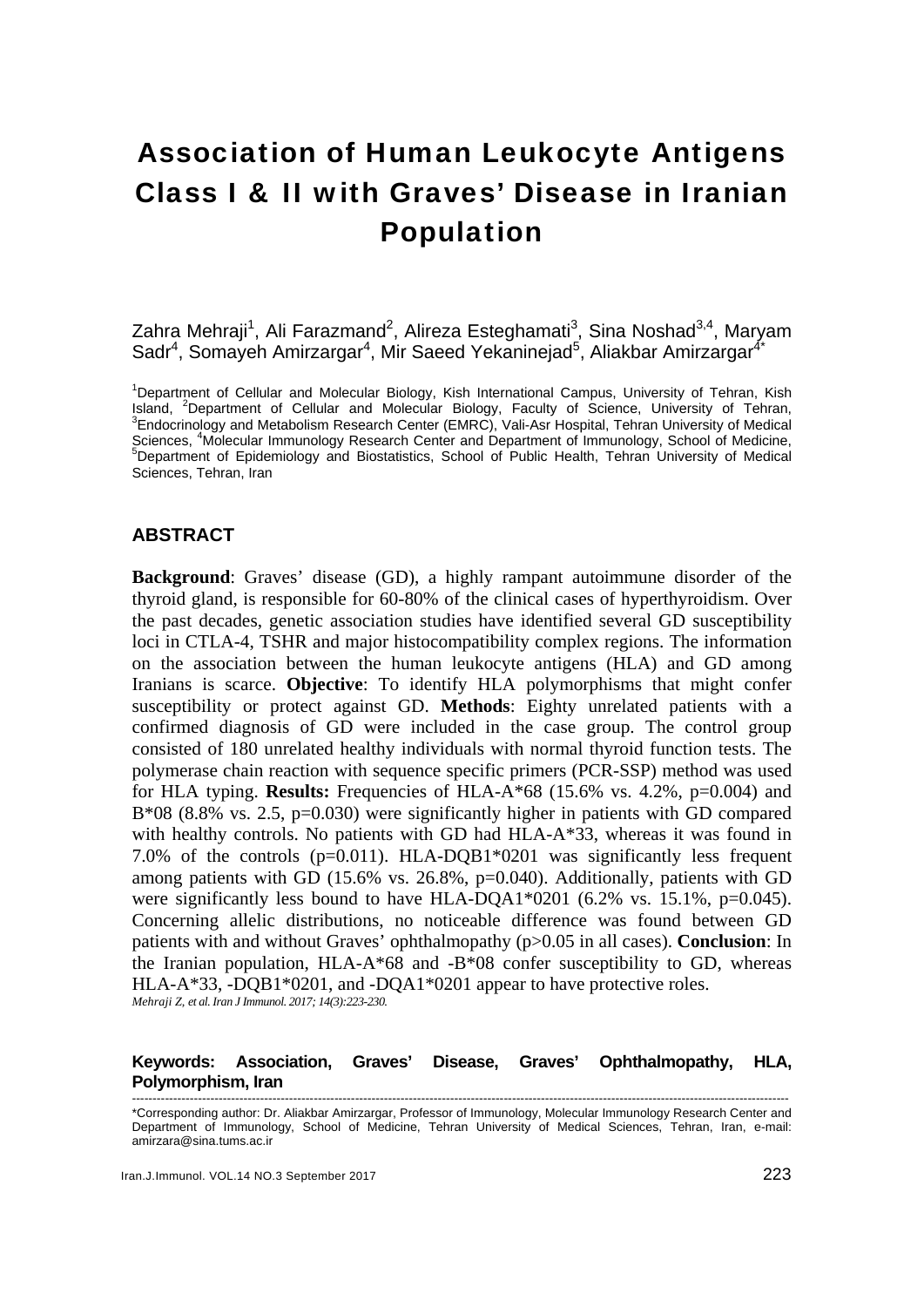#### **INTRODUCTION**

Graves' disease (GD), a disorder of the thyroid gland is responsible for 60-80% of clinical cases of hyperthyroidism and is one of the most prevalent autoimmune diseases (1). The diagnosis of GD is made in the presence of a diffusely enlarged thyroid gland, thyrotoxicosis, and a possible involvement of the connective tissues around the orbits and in the skin (2). Aberrant production of activating antibodies that bind thyroid stimulating hormone receptor (TSHR), initiates the disease process which culminates in lymphocytic infiltrations of the thyroid gland by both B and T cells (3).

As in other autoimmune disorders, the etiology of autoimmune thyroid diseases including GD is multifactorial, influenced by the intricate interplay of genetic and environmental factors (4). The findings of a large twin study suggested that 79% of the susceptibility to GD can be ascribed to genetic factors (5). Indeed, genetic association research over the past decades has identified several GD susceptibility loci in CTLA-4, TSHR, and major histocompatibility complex (MHC) regions (6-8).

The MHC region, located on the short arm of the chromosome 6, harbors over 200 genes which encode class I and II human leukocyte antigens (HLA) (9). Polymorphism in HLA-DR3 was the first allele in the MHC region identified to confer susceptibility to GD (4). Since then, numerous additional polymorphisms in both classes of HLA have been linked to an augmented risk of GD. It should be noted that the MHC region is highly polymorphic and under immense levels of selection pressure (10,11). Consequently, HLA polymorphisms and their prevalence rates vary substantially across populations, elucidating why findings from association studies in select populations fail to be corroborated in other populations with different ethnic and genetic backgrounds. The analysis of genetic diversity among 11 ethnic groups in Iran, using HLA class II polymorphism, has shown that while all the included ethnicities are closely related, they are distinctly separate from other Asian and European populations (12). This underscores the need for population-specific studies on the association between HLA polymorphisms and GD. Accordingly, in the present study, the objective was to identify HLA polymorphism that might confer susceptibility or protect against GD in Iranian population. We further looked into the possible relationship between HLA alleles and the risk of Graves' ophthalmopathy among Iranian GD patients.

## **MATERIALS AND METHODS**

**Patients.** We enrolled patients with GD who referred to Thyroid Clinic of Vali-Asr Hospital (A teaching hospital affiliated with Tehran University of Medical Sciences) between January 2014 and January 2015. A total of 80 patients with a confirmed diagnosis of GD were included and served as the case group. Additionally, a group of 180 unrelated healthy individuals with normal thyroid function tests comprised the control group. The diagnosis of GD was made by an experienced endocrinologist (A.E) if all the following three criteria were met: (1) The presence of signs and symptoms of thyrotoxicosis (e.g. palpitation, diaphoresis, weight loss, tremor, irritability, sleep disturbances, and muscle weakness), (2) a physical examination indicative of a diffusely firm and enlarged thyroid gland. If the physical examination or imaging (ultrasonography or radionuclide scan) suggested an etiology other than GD (i.e. hot nodule or toxic multi-nodular goiter), the patient was excluded; (3) thyroid function test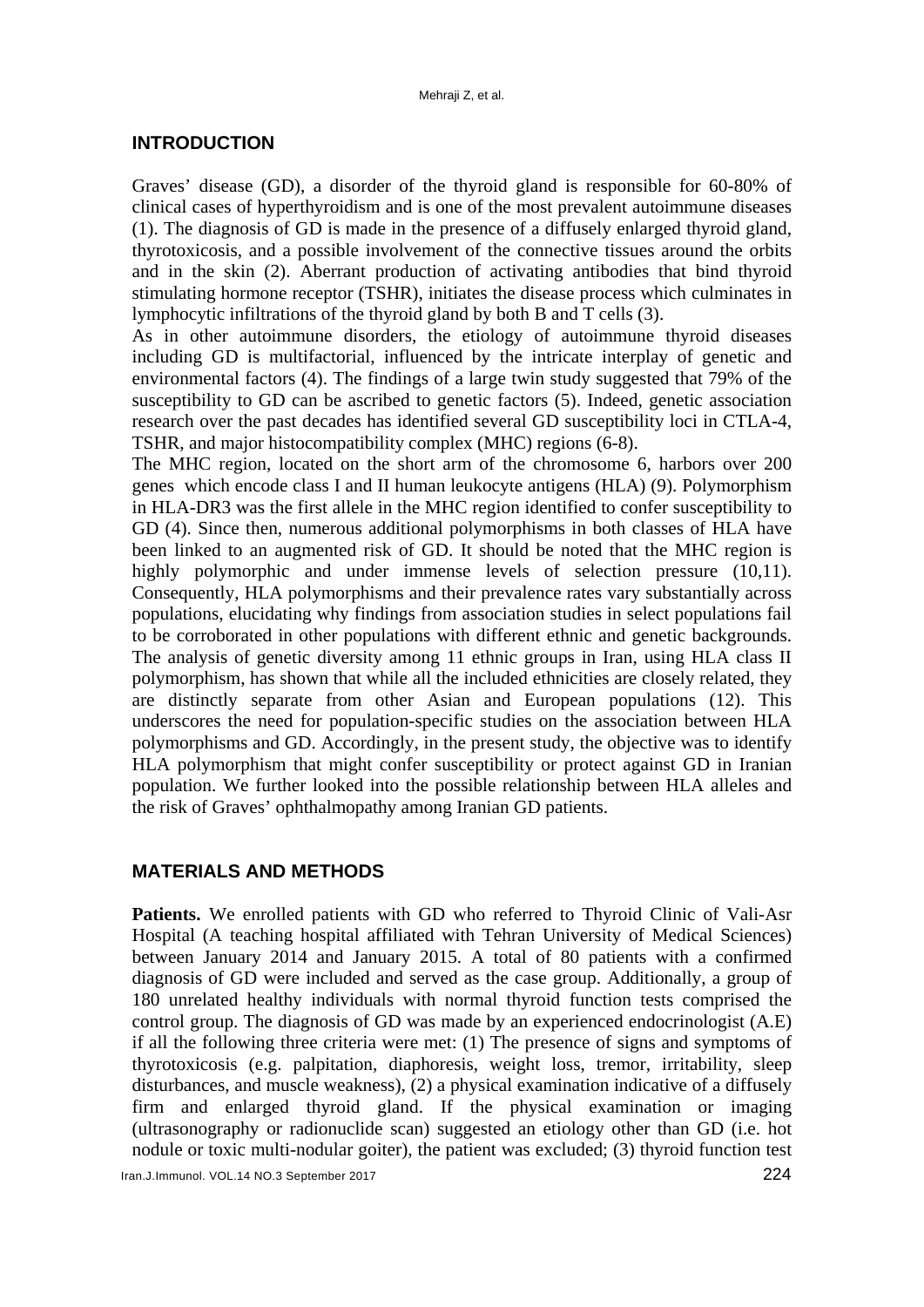showing elevated concentrations of T4 (>160 nmol/L) and/or T3 (>2.9 nmol/L) along with a suppressed concentration of thyroid stimulating hormone (TSH<0.30 mU/L). In doubtful cases, serum concentrations of anti-TSH receptor antibodies and anti-thyroid peroxidase antibodies (anti-TPO) were also measured. Patients were excluded if they were concomitantly diagnosed with another autoimmune condition (e.g. type 1 diabetes, vitiligo), or were pregnant or lactating. Graves' ophthalmopathy (GO) was diagnosed clinically using the American Thyroid Association NO SPECS criteria. Patients considered to have GO were in class 3 (proptosis), class 4 (involvement of extraocular muscles), class 5 (involvement of the cornea), and class 6 (involvement of the optic nerve causing vision loss).

Written informed consent was obtained from all participants prior to enrollment. All procedures dealing with human subjects were conducted in accordance with the latest revision of the Helsinki Declaration. Ethics committee of Tehran University of Medical Sciences also approved the study protocol.

**HLA typing.** 5 ml of venous blood was drawn from each patient and was sent to the Immunogenetics Lab in EDTA-vacutainers. Genomic DNA was extracted using the standard salting-out method. For HLA typing, the polymerase chain reaction with sequence specific primers (PCR-SSP) method was used. PCR-SSP kits low to intermediate resolution and Taq DNA polymerase were purchased from CTS (Heidelberg, Germany) and Roche (Basel, Switzerland), respectively. Primers with low and intermediate resolution were employed for amplification and typing of HLA class I alleles (24-A alleles and 48-B alleles mix), and class II (24-DRB1 alleles mix, -DRB3, - DRB4, -DRB5, 11-DQA1 alleles and 13-DQB1 alleles mix). The reaction mixtures were prepared in a final solution of 10  $\mu$ l and amplified with an initial denaturation at 94 $\rm{°C}$  (2 minutes), followed by 10 cycles of denaturation at 94 $\rm{°C}$  (15 seconds), and annealing and extension at 65°C (60 seconds). Samples underwent an additional 20 cycles of denaturation at 94°C (10 seconds), annealing at 61°C (50 seconds), and extension at 72°C (30 seconds). The final PCR product was run on 2% agarose gel electrophoresis and then documented using an ultraviolet-transilluminator. The specific and internal control bands were interpreted according to the kit instructions manual.

**Statistical Analysis.** All statistical analyses were performed using the Statistical Package for Social Sciences (SPSS) version 17.0 (SPSS Inc., Chicago, IL). Two-by-two contingency tables were created to elucidate the frequency of each allele between case and control groups and between GD patients with and without GO. The difference in the frequency of each allele was evaluated through the use of the Chi square (or Fisher's exact test where necessary). In each test, OR (95% CI) was calculated to specify GD (or GO). Accordingly, an OR<1.0 (provided that both upper and lower intervals are also <1.0) suggests the protective role of allele, whereas an OR>1.0 (provided that both upper and lower intervals are  $>1.0$  as well) indicates that the allele in question increases the odds of GD (or GO). The threshold for statistical significance was determined as p<0.05 after adjusting p values using Benjamin-Hochberg method for multiple comparisons. Developed by Benjamini and Hochberg in 1995, this method is a conservative and robust technique for the adjustment of p value in multiple independent tests in a sample where the probability of type 1 error exponentially increases (13). The study population did not deviate from Hardy-Weinberg equilibrium in HLA class I and II loci**.**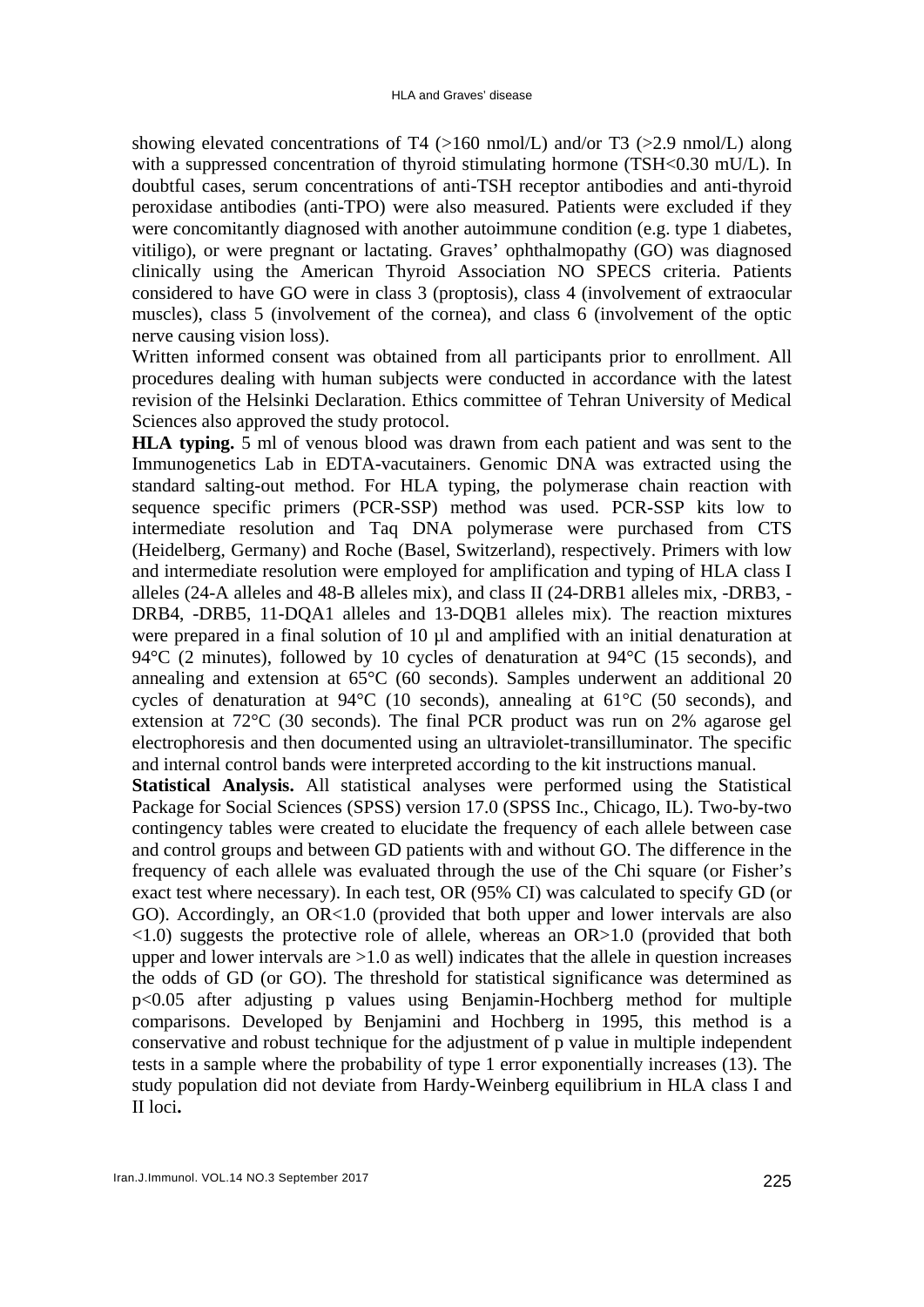# **RESULTS**

Eighty patients with GD and 180 healthy controls were included in the final analysis.

|          |                    | Graves'          |                  | Healthy            |                      |          |
|----------|--------------------|------------------|------------------|--------------------|----------------------|----------|
|          |                    | Disease          |                  | Controls           | Odds ratio           |          |
|          | $(2N=160$ alleles) |                  |                  | $(2N=358$ alleles) | $(95\% \text{ CI})$  | Pc       |
|          | $\mathbf N$        | $\%$             | $\mathbf N$      | $\%$               |                      |          |
| $HLA-A*$ |                    |                  |                  |                    |                      |          |
| 01       | 20                 | 12.50            | 22               | 6.14               | $2.18(1.15-4.12)$    | $0.056*$ |
| 02       | 30                 | 18.76            | 63               | 17.59              | $1.08(0.69-1.75)$    | 0.892    |
| 03       | 21                 | 13.12            | 58               | 16.2               | $0.78(0.46-1.34)$    | 0.712    |
| 11       | 16                 | 10.00            | 28               | 7.82               | $1.31(0.69-2.49)$    | 0.712    |
| 23       | $\overline{0}$     | $\boldsymbol{0}$ | 6                | 1.67               |                      | 0.712    |
| 24       | 23                 | 14.38            | 44               | 12.29              | $1.20(0.70-2.06)$    | 0.514    |
| 26       | $8\,$              | 5.00             | 22               | 6.14               | $0.80(0.35-1.85)$    | 0.808    |
| 29       | $\boldsymbol{7}$   | 4.38             | 6                | 1.67               | $2.68(0.89-8.12)$    | 0.394    |
| 30       | $\overline{c}$     | 1.25             | 33               | 9.21               | $0.12(0.03-0.53)$    | $0.004*$ |
| 31       | $\overline{c}$     | 1.25             | $\overline{4}$   | 1.11               | $1.12(0.20-6.18)$    | 0.970    |
| 32       | 3                  | 1.87             | 25               | 6.98               | $0.25(0.08-0.86)$    | 0.480    |
| 33       | $\boldsymbol{0}$   | $\boldsymbol{0}$ | 25               | 6.98               |                      | $0.011*$ |
| 36       | $\boldsymbol{0}$   | $\boldsymbol{0}$ | $\sqrt{2}$       | 0.55               |                      | 0.970    |
| 66       | 3                  | 1.87             | 3                | 0.83               | $2.26(0.45 - 11.33)$ | 0.712    |
| 68       | 25                 | 15.62            | 15               | 4.18               | $4.23(2.17-8.28)$    | $0.004*$ |
| 69       | $\boldsymbol{0}$   | $\boldsymbol{0}$ | $\overline{2}$   | 0.55               |                      | 0.970    |
| HLA-B    |                    |                  |                  |                    |                      |          |
| 07       | 10                 | 6.25             | $\boldsymbol{7}$ | 1.95               | $3.34(1.25-8.95)$    | 0.165    |
| 08       | 14                 | 8.81             | 9                | 2.51               | $3.72(1.57 - 8.78)$  | $0.030*$ |
| 13       | $\sqrt{5}$         | 3.12             | 18               | 5.02               | $0.61(0.22 - 1.67)$  | 0.980    |
| 14       | 5                  | 3.12             | 12               | 3.35               | $0.93(0.32 - 2.69)$  | 0.890    |
| 15       | 6                  | 3.75             | 11               | 3.07               | $1.24(0.45-3.42)$    | 0.890    |
| 18       | 9                  | 3.75             | 11               | 3.07               | $1.90(0.77-4.69)$    | 0.825    |
| 27       | $\mathbf{1}$       | 0.62             | $\boldsymbol{7}$ | 1.95               | $0.31(0.04-2.58)$    | 0.890    |
| 35       | 23                 | 14.41            | 73               | 20.39              | $0.65(0.39-1.09)$    | 0.825    |
| 37       | $\mathbf{1}$       | 0.62             | $\mathfrak{Z}$   | 0.83               | $0.74(0.08-7.21)$    | 0.980    |
| 38       | 6                  | 3.75             | 17               | 4.74               | $0.78(0.30-2.02)$    | 0.980    |
| 39       | $\boldsymbol{0}$   | $\boldsymbol{0}$ | 3                | 0.83               | $---$                | 0.980    |
| 40       | 6                  | 3.75             | 22               | 6.14               | $0.59(0.24-1.50)$    | 0.953    |
| 41       | 6                  | 3.75             | $\,8\,$          | 2.23               | $1.70(0.58-5.00)$    | 0.980    |
| 44       | 5                  | 3.12             | $\overline{7}$   | 1.95               | $1.62(0.50-5.18)$    | 0.980    |
| 45       | $\boldsymbol{0}$   | $\boldsymbol{0}$ | 3                | 0.83               |                      | 0.980    |
| 47       | 1                  | 0.62             | $\overline{4}$   | 1.11               | $0.56(0.06-5.02)$    | 0.980    |
| 48       | $\mathbf{1}$       | 0.62             | $\boldsymbol{0}$ | $\boldsymbol{0}$   |                      | 0.980    |
| 49       | $\mathfrak{Z}$     | 1.87             | $\sqrt{6}$       | 1.67               | $1.12(0.28-4.54)$    | 0.980    |
| 50       | 11                 | 6.87             | 20               | 5.58               | $1.25(0.58 - 2.67)$  | 0.890    |
| 51       | 33                 | 20.61            | 54               | 15.08              | $1.46(0.90-2.36)$    | 0.825    |
| 52       | 5                  | 3.12             | 19               | 5.3                | $0.58(0.21 - 1.57)$  | 0.953    |
| 53       | $\overline{4}$     | 2.55             | 12               | 3.35               | $0.74(0.23 - 2.33)$  | 0.980    |
| 54       | 1                  | 0.62             | $\mathfrak{2}$   | 0.55               | $1.12(0.10-12.44)$   | 0.980    |
| 55       | 1                  | 0.62             | 8                | 2.23               | $0.27(0.03-2.22)$    | 0.953    |
| 57       | $\boldsymbol{0}$   | $\boldsymbol{0}$ | $\mathfrak s$    | 1.39               | $---$                | 0.980    |
| 58       | $\overline{c}$     | 1.25             | 13               | 3.63               | $0.34(0.07-1.51)$    | 0.825    |
| 73       | $\boldsymbol{0}$   | $\boldsymbol{0}$ | $\overline{2}$   | 0.55               |                      | 0.980    |

**Table 1. Frequency of HLA class I alleles in patients with Graves' disease and healthy controls.** 

(\*) Statistically significant associations are marked with an asterisk.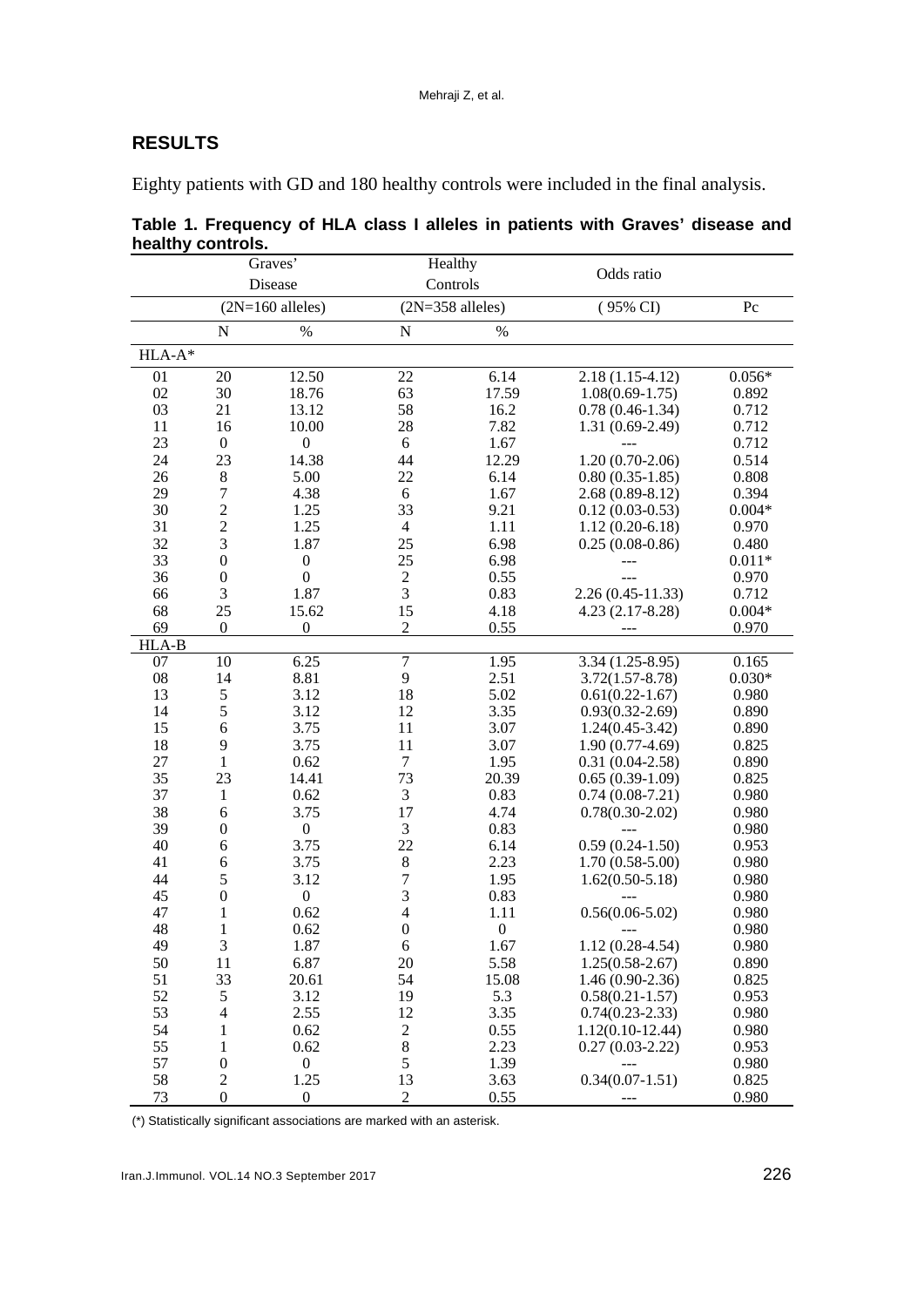The average age of the sample was  $38 \pm 10$  years, comparable between the case and control groups (p>0.05). The proportion of women in the case and control groups were 56.3% and 34.6%, respectively (p=0.001). Frequencies of HLA-A and –B alleles in the case and control groups are presented in Table 1.

|           | Graves' disease    |              |                  | <b>Healthy Controls</b> |                     |           |
|-----------|--------------------|--------------|------------------|-------------------------|---------------------|-----------|
|           | $(2N=160$ alleles) |              |                  | $(2N=358$ alleles)      | Odds ratio          | $\rm{P}c$ |
|           | $\mathbf N$        | $\%$         | $\overline{N}$   | $\%$                    | $(95\% \text{ CI})$ |           |
| HLA-DRB1* |                    |              |                  |                         |                     |           |
| 01        | 11                 | 6.87         | 28               | 7.82                    | $0.87(0.42 - 1.79)$ | 0.960     |
| 03        | 18                 | 11.21        | 39               | 10.89                   | $1.04(0.57-1.87)$   | 0.960     |
| 04        | 17                 | 10.62        | 36               | 10.05                   | $1.06(0.58-1.96)$   | 0.960     |
| 07        | 11                 | 6.87         | 55               | 15.36                   | $0.41(0.21-0.80)$   | 0.112     |
| 08        | $\overline{4}$     | 2.51         | $\sqrt{6}$       | 1.67                    | $1.50(0.42 - 5.41)$ | 0.960     |
| 09        | $\overline{4}$     | 2.51         | 3                | 0.83                    | $3.03(0.67-13.72)$  | 0.840     |
| 10        | $\overline{4}$     | 2.51         | 9                | 2.51                    | $0.99(0.30-3.28)$   | 0.960     |
| 11        | 36                 | 22.5         | 72               | 20.11                   | $1.15(0.73-1.81)$   | 0.960     |
| 12        | $\mathbf{1}$       | 0.62         | $\boldsymbol{0}$ | $\boldsymbol{0}$        |                     | 0.960     |
| 13        | 17                 | 10.62        | 35               | 9.81                    | $1.09(0.59-2.02)$   | 0.770     |
| 14        | $\,8\,$            | 5.00         | 15               | 4.18                    | $1.20(0.50-2.90)$   | 0.960     |
| 15        | 12                 | 7.51         | 36               | 10.05                   | $0.72(0.37-1.43)$   | 0.944     |
| 16        | 17                 | 10.62        | 24               | 6.71                    | $1.65(0.86-3.17)$   | 0.677     |
| DRB3      | 80                 | 50           | 161              | 45                      | $1.22(0.84-1.78)$   | 0.925     |
| DRB4      | 31                 | 19.4         | 94               | 26.3                    | $0.67(0.43-1.07)$   | 0.677     |
| DRB5      | 29                 | 18.1         | 60               | 16.8                    | $1.07(0.66 - 1.75)$ | 0.770     |
| HLA-DQB1* |                    |              |                  |                         |                     |           |
| 01:01     | $\overline{2}$     | 1.25         | $\mathbf{0}$     | $\overline{0}$          | بالباب              | 0.364     |
| 02:01     | 25                 | 15.62        | 96               | 26.81                   | $0.50(0.31-0.82)$   | $0.040*$  |
| 03:01     | 43                 | 26.87        | 77               | 21.50                   | $1.34(0.87-2.06)$   | 0.483     |
| 03:02     | 16                 | 10.01        | 34               | 9.49                    | $1.06(0.57-1.98)$   | 0.920     |
| 04:01     | $\overline{4}$     | 2.51         | 6                | 1.67                    | $1.50(0.42 - 5.41)$ | 0.899     |
| 05:01     | 38                 | 23.75        | 77               | 21.50                   | $1.14(0.73-1.77)$   | 0.899     |
| 06:01     | 32                 | 20.01        | 66               | 18.43                   | $1.11(0.69-1.77)$   | 0.899     |
| 06:04     | $\boldsymbol{0}$   | $\mathbf{0}$ | $\overline{2}$   | 0.55                    |                     | 0.920     |
| HLA-DQA1* |                    |              |                  |                         |                     |           |
| 01:01     | 9                  | 3.75         | 27               | 7.54                    | $0.73(0.33-1.59)$   | 0.802     |
| 01:02     | 26                 | 16.25        | 60               | 16.75                   | $0.96(0.58-1.59)$   | 0.960     |
| 01:03     | 23                 | 14.37        | 35               | 9.77                    | $1.55(0.88-2.72)$   | 0.562     |
| 01:04     | 12                 | 7.51         | 25               | 6.98                    | $1.08(0.53-2.21)$   | 0.960     |
| 02:01     | 10                 | 6.25         | 54               | 15.08                   | $0.37(0.19-0.76)$   | $0.045*$  |
| 03:01     | 19                 | 11.87        | 36               | 10.05                   | $1.20(0.69-2.17)$   | 0.802     |
| 04:01     | $\overline{4}$     | 2.51         | $\sqrt{6}$       | 1.67                    | $1.50(0.42 - 5.41)$ | 0.802     |
| 05:01     | 56                 | 35.01        | 115              | 32.12                   | $1.14(0.77-1.69)$   | 0.802     |
| 05:02     | $\mathbf{1}$       | 0.62         | $\boldsymbol{0}$ | $\boldsymbol{0}$        | ---                 | 0.960     |

| Table 2. Frequency of HLA class II alleles in patients with Graves' disease and |  |  |  |  |  |
|---------------------------------------------------------------------------------|--|--|--|--|--|
| healthy controls.                                                               |  |  |  |  |  |

(\*) Statistically significant associations are marked with an asterisk.

Iran.J.Immunol. VOL.14 NO.3 September 2017 227 The frequency of HLA-A\*68 was significantly higher in patients with GD compared with healthy controls  $(15.6\%$  vs.  $4.2\%$ ,  $p=0.004$ ). HLA-B\*08 frequency was also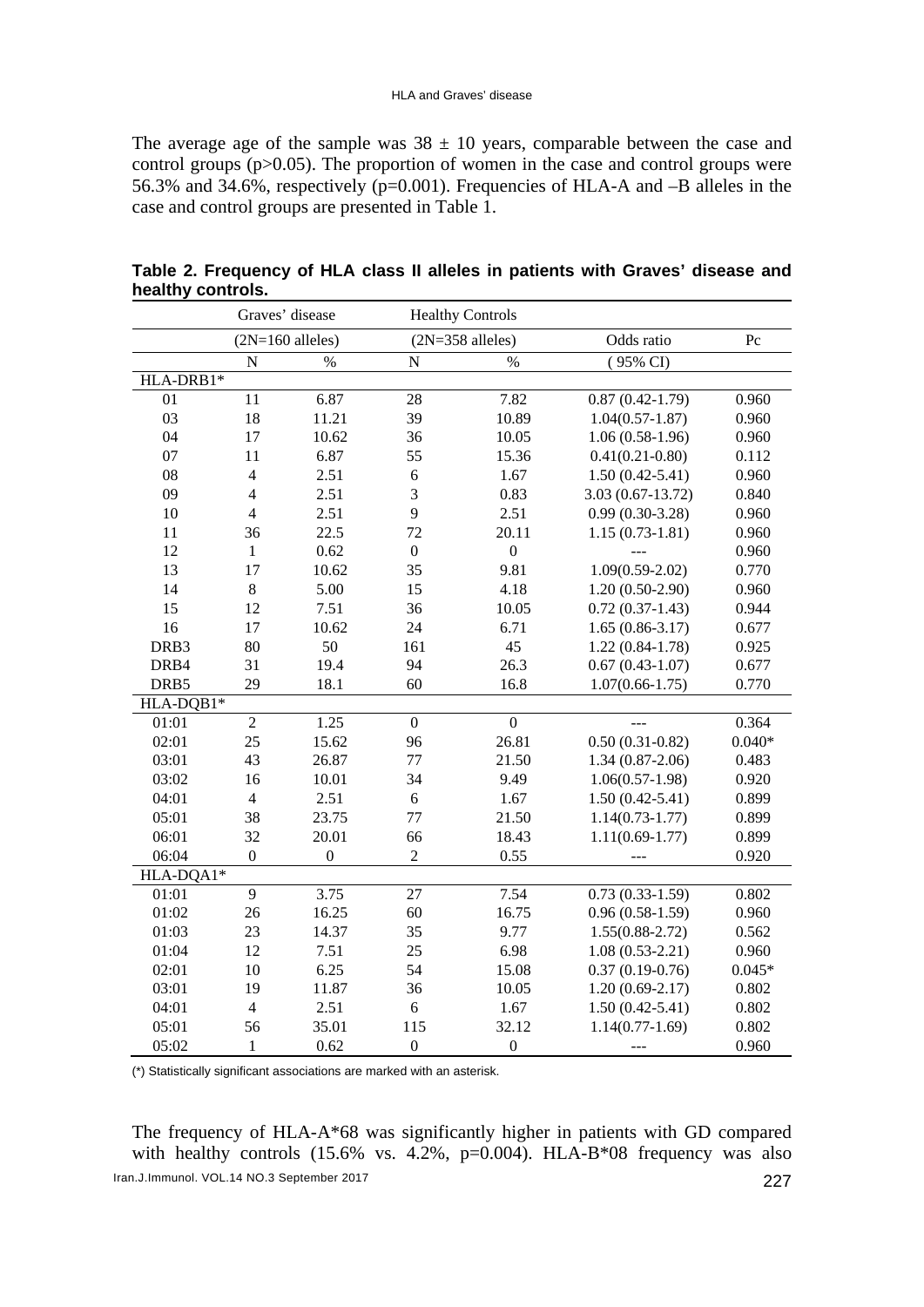significantly higher among patients with GD (8.8% vs. 2.5%, p=0.030). On the other hand, no patient with GD possessed HLA-A\*33, whereas it was found in 7.0% of the healthy controls  $(p=0.011)$ , suggesting that its presence might be associated with a decreased likelihood of having GD.

Table 2 compares the frequencies of HLA class II alleles. HLA-DQB1\*0201 was recognizably less frequent among patients with GD (15.6% vs. 26.8%, p=0.040). Furthermore, GD patients were significantly less likely to have HLA-DQA1\*0201 (6.2% vs. 15.1%, p=0.045), once more suggesting that this allele might confer protection against GD (Table 2).

Further investigated in this research was the association of HLA polymorphisms with the risk of developing GO among patients with GD (Tables 3 and 4). Forty-five patients with GD were diagnosed with GO, yielding a prevalence rate of 56.2%. No significant results were obtained from the comparison of allele frequencies between GD patients with and without GO (p>0.05 for all tests). HLA class I and II alleles conferred neither susceptibility to, nor protection against GO**.**

# **DISCUSSION**

In the present case-control study, using PCR-SSP method, we aimed at investigating the association of HLA class I and II polymorphisms with GD and GO in a sample of Iranian individuals. It was observed that the frequencies of the five alleles (three class I and two class II alleles) were significantly different between the case and control groups. Frequencies of HLA-A\*68 and HLA-B\*08 were noticeably higher among patients with GD, compared with healthy controls, hence associated with an increased risk of GD. On the other hand, frequencies of HLA-A\*33, HLA-DQB1\*0201, and HLA-DQA1\*0201 were significantly higher in the control population, indicating that these alleles might bear protection against autoimmune hyperthyroidism.

HLA-DQA1\*0201, it was found, emerged as a protective allele for GD. Possessed by 15.1% of the controls; this allele was found merely in 6.2% of the patients. In line with our findings, Wong surawat *et al.* (2006) also demonstrated that HLA-DQA1\*0201 might confer protection against GD. In their assessment of Thai population, HLA-class II allele frequencies were compared across 124 patients with GD and 124 healthy controls. HLA-DQA1\*0201 was identified in 2.0% and 7.7% of the case and control groups, respectively (OR, 95% CI: 0.25, 0.08-0.72) (14). Other alleles reported herein have not been previously linked to GD in association studies. Iran, geographically located at the heart of the Silk Road, has been a gateway to many immigrant populations from Asia and Europe throughout history, resulting in an appreciable admixture level of genetic pool between the population of Iran and Eurasia (15,16). Nevertheless, it has been shown that while the population of Iran might be ethnically diverse and differences of moderate size are observed across ethnic groups, such diversity does not lead to marked genetic heterogeneity (12). Although immigration, interbreeding, and selection pressure, due to infectious agents, have entailed the diversification of highly polymorphous genes, Iranian ethnicities still share significant similarities as far as the polymorphisms of the MHC region genes are concerned. Therefore, the genetic signature of the Iranian population remains unique (12), highlighting the need for population-specific studies for the evaluation of the role of HLA polymorphisms in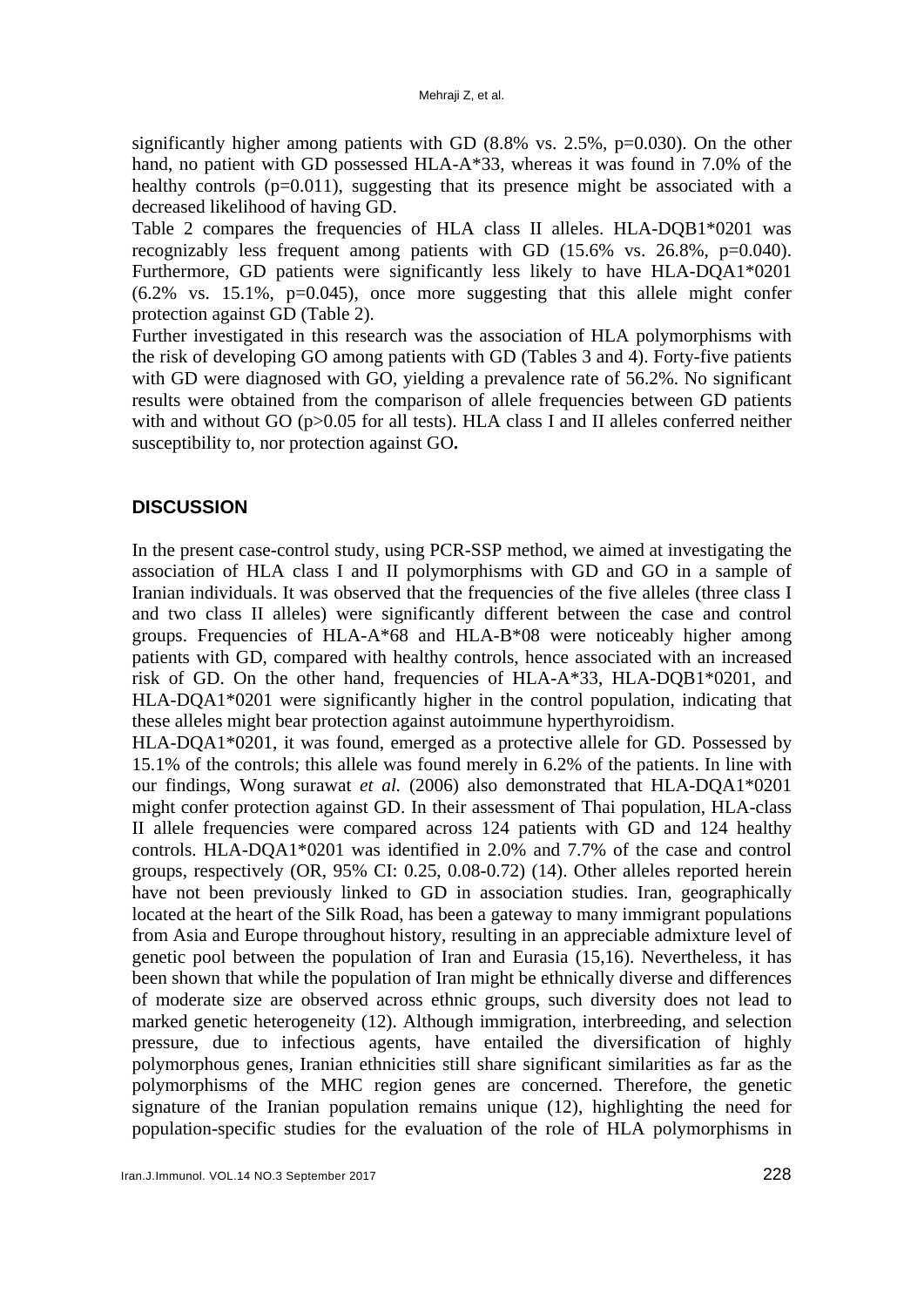autoimmune diseases, and explaining why in the present report, no previously-identified polymorphisms were found to predispose to, or protect against GD.

In the current study, no significant associations were observed between HLA polymorphisms and GO, which stands contrary to several studies that have shown significant links between polymorphisms in both class I and II alleles and susceptibility to GO (17). To curb the effect of type 1 error (i.e. to erringly identify the chance differences between the case and control groups as true positive), the Benjamini-Hochberg procedure is employed for p value adjustments in multiple comparisons. However, strict adjustment of p values with the aim of decreasing type 1 error inevitably culminates in an increase in the rate of type 2 error (i.e. adoption of the null hypothesis of no difference where there exists a true difference in allele frequencies between the two groups). If we were to abandon the adjustment procedure, the difference in the frequencies of six alleles would pass the threshold for statistical significance (data not shown). It appears that our study was not robust enough to identify true differences of small size between the case and control groups; consequently, the lack of significant findings in the subset of patients with and without GO should be interpreted with caution. Studies of larger sample size are clearly needed to further investigate the relationship between HLA polymorphisms and GO in the Iranian population. A major hindrance pertinent to all studies (the present is no exception) evaluating the associations between HLA allele polymorphisms and GD is the robust linkage disequilibrium between HLA alleles and undefined alleles of neighboring loci which may exert the primary effect (18,19). For instance, in a casecontrol study of 871 patients with GD and 621 controls, Simmonds *et al.* (2005) demonstrated that although allelic polymorphisms in three HLA class II loci (-DRB1, - DQB1, and -DQA1) were associated with GD, the association seemed to be explained by either DRB1 or DQA1, but not by DQB1 (20). Their analysis indicated that strong associations might merely reflect a strong level of linkage disequilibrium rather than a causal relationship (20). To surmount such a limitation, additional functional studies are required to scrutinize the associations between different alleles and GD and to determine the existence of a causal link between allelic polymorphisms and the development of thyroid autoimmunity. Despite such limitations, our study was the first to investigate the association between HLA polymorphisms and GD in an Iranian population. We conclude that HLA-A\*68 and -B\*08 confer susceptibility to GD whereas HLA-A\*33, -DQB1\*0201, and -DQA1\*0201 appear to have a protective role.

## **ACKNOWLEDGEMENTS**

This study (MSc student thesis) was financially supported by the Tehran University of Medical Sciences with Grant number 27667.

# **REFERENCES**

- 1. Weetman AP. Graves' Disease. N Engl J Med. 2000; 343:1236-48.
- 2. Ginsberg J. Diagnosis and management of Graves' disease. CMAJ. 2003; 168:575-85.
- 3. Antonelli A, Ferrari SM, Corrado A, Di Domenicantonio A, Fallahi P. Autoimmune thyroid disorders. Autoimmun Rev. 2015; 14:174-80.
- 4. Eschler DC, Hasham A, Tomer Y. Cutting edge: the etiology of autoimmune thyroid diseases. Clin Rev Allergy Immunol. 2011; 41:190-7.

Iran.J.Immunol. VOL.14 NO.3 September 2017 229